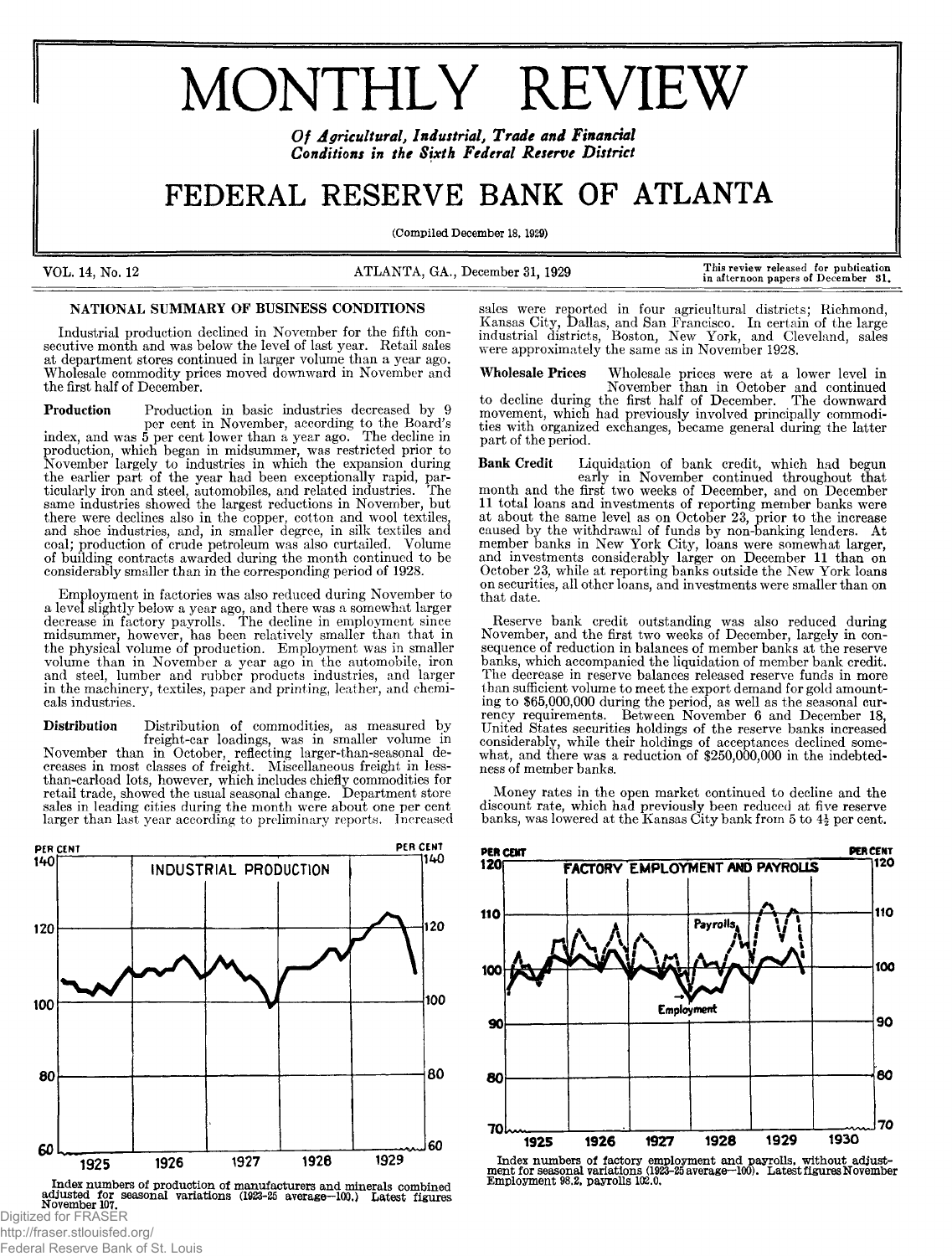

#### SIXTH DISTRICT SUMMARY

The final estimate by the United States Department of Agriculture places the cotton crop produced in the six states of the Sixth Federal Reserve District during the 1929 season at 5,949,000 bales, larger by 25 per cent than the crop produced in these states during the previous season. The price of cotton during recent weeks has been 2 to  $2\frac{1}{2}$  cents per pound less than that prevailing a year ago. In view of the larger crop, however, it seems probable that the income of farmers from the cotton crop in these states will<br>be greater than for the 1928 season. Most of the other crops be greater than for the 1928 season. raised in these states, except white potatoes and fruits, were greater than those produced last year.

Sales of merchandise at both wholesale and retail during November, reflected in figures reported confidentially to the Federal Reserve Bank, declined by more than the usual seasonal amount compared with the month before, and were in smaller volume than in November last year. Retail trade averaged 5.3 per cent less than a year ago, and wholesale trade showed a decline of 7.8 per cent as compared with November 1928. Savings deposits held by 75 reporting banks in all parts of the district declined one-half of one per cent in November compared with October, and were 8.1 per cent less than in November last year. Debits to individual accounts at 26 reporting cities of the sixth district declined 12 per cent compared with October and were 4.9 per cent smaller than in November 1928. Debits in this district nearly always decline from October to November, the decrease last year being 3.5 per cent. Loans and investments of weekly reporting member banks in selected cities of the district declined between November 13 and December 11, and were less than a year ago, and this is also true of discounts by the Federal Reserve Bank of Atlanta for all member banks in the district. Demand deposits of all member banks in the district increased, but time deposits declined, in October as compared with the preceding month, and both were smaller than a year ago. There was an increase in the number of commercial failures in the district, but a decrease in liabilities, in November compared with October, and with November last year. Activity in the building and construction industry, as reflected in building permit statistics reported by 20 cities, and in statistics of contracts awarded in the entire district, reached in November, the lowest level indicated in available figures. Production of cotton cloth and yarn by mills in the district reporting to the Federal Reserve Bank was smaller in November than in October, and out-



put of cloth showed a decrease compared with November last year, but production of yarn was slightly larger. Output of pig iron and of coal in Alabama was somewhat less than in November last year.

#### RETAIL TRADE

Retail distribution of merchandise in the sixth district, as reflected in sales figures reported confidentially to the Federal Reserve Bank of Atlanta by representative department stores located in 22 cities of the district, declined in November, and were in smaller volume than in November of any of the preceding four years. Stocks of merchandise increased slightly over those on hand a month earlier, but were smaller than a year ago.

November sales by 42 reporting department stores in the district declined an average of 7.4 per cent compared with sales in October, the decrease being shared by all reporting cities, except New Orleans. A review of figures for the past nine years shows that in this district department store sales have each year decreased from October to November, and the average decline, during this period of years, has been 7.0 per cent. The decrease this year, while only a little larger than the average for the preceding nine years, is the largest since 1925, when November sales were 13.7 per cent less than in October. November sales this year averaged 5.3 per cent smaller than in November last year. Cumulative sales for the eleven months of the year, compared with the same part of 1928, were larger at Atlanta but smaller at other reporting points, and averaged 2.0 per cent less for the district. Stocks of merchandise on hand at the end of the month averaged less than one per cent larger than for October, and were 4.2 per cent smaller than for November 1928. The rate of stock turnover for Novem-ber was the same as for November last year, but for the year through November it was slightly less than for that period of 1928. Accounts receivable at the end of November were 1.8 per cent larger than for October, and 1.5 per cent larger than for November last year, and collections during the month were 8.7 per cent greater than in October, and 1.4 per cent larger than in November 1928. The ratio of collections during November to accounts receivable and due at the beginning of the month, for 32 firms, was 32.7 per cent; for October this ratio was 32.8 per cent, and for November last year it was 33.3 per cent. For November, the ratio of collections against regular accounts outstanding for 32 firms was 34.8 per cent, and the ratio of collections against installment accounts for 9 firms was 17.4 per cent. Detailed comparisons of reported figures are shown in the accompanying table.

#### RETAIL TRADE IN THE SIXTH DISTRICT DURING NOVEMBER BASED ON CONFIDENTIAL REPORTS FROM 42 DEPARTMENT STORES

|                                                                                                                                                                                               |                                                                    | Comparison of Net Sales                                                |                                                                         |                                                                | <b>Comparison of Stocks</b>                                              |                                                 |                                                | Rate of Stock Turnover                               |                                                                 |
|-----------------------------------------------------------------------------------------------------------------------------------------------------------------------------------------------|--------------------------------------------------------------------|------------------------------------------------------------------------|-------------------------------------------------------------------------|----------------------------------------------------------------|--------------------------------------------------------------------------|-------------------------------------------------|------------------------------------------------|------------------------------------------------------|-----------------------------------------------------------------|
|                                                                                                                                                                                               | Nov. 1929<br>with<br>Nov. 1928                                     | Nov. 1929<br>with<br>Oct. 1929                                         | Jan. 1 to Nov. 30<br>1929 with same<br>period in 1928                   | Nov. 30, 1929<br>with<br>Nov. 30, 1928                         | Nov. 30, 1929<br>with<br>Oct. 31, 1929                                   | Nov.<br>1928                                    | Nov.<br>1929                                   | Jan. 1 to Nov. 30<br>1928                            | 1929                                                            |
| Birmingham $(4)$ ---------------<br>Chattanooga (6)<br>Nashville $(\overline{4})$<br>New Orleans $(4)$ <sub>--------------</sub><br>Other Oities (19)<br>DISTRICT (42).<br>$f \circ r$ $\Box$ | $-7.9$<br>$-4.2$<br>$-7.6$<br>$-3.8$<br>$-3.0$<br>$-6.4$<br>$-5.3$ | $-20.3$<br>$\frac{-2.6}{-22.0}$<br>- 6.3<br>$^{+0.0}_{-0.7}$<br>$-7.4$ | $+3.2$<br>$-2.4$<br>$_{\rm -3.0}$<br>$-2.$<br>$-3.5$<br>--4.3<br>$-2.0$ | $-6.5$<br>$-1.4$<br>-1.1<br>$+3.9$<br>$-6.$<br>--3.8<br>$-4.2$ | $+2.8$<br>$^{+2.2}$<br>$-3.3$<br>$+1.0$<br>$-0.5$<br>$+0.9$<br>$^{+0.7}$ | . 28<br>. 21<br>.20<br>.26<br>.20<br>.20<br>.22 | .28<br>.21<br>.19<br>.25<br>.20<br>. 19<br>.22 | 3.00<br>2.23<br>2.09<br>2.68<br>1.90<br>2.08<br>2.25 | 3.21<br>$2.19$<br>$2.09$<br>$\frac{2.60}{1.82}$<br>1.92<br>2.22 |

Federal Reserve Bank of St. Louis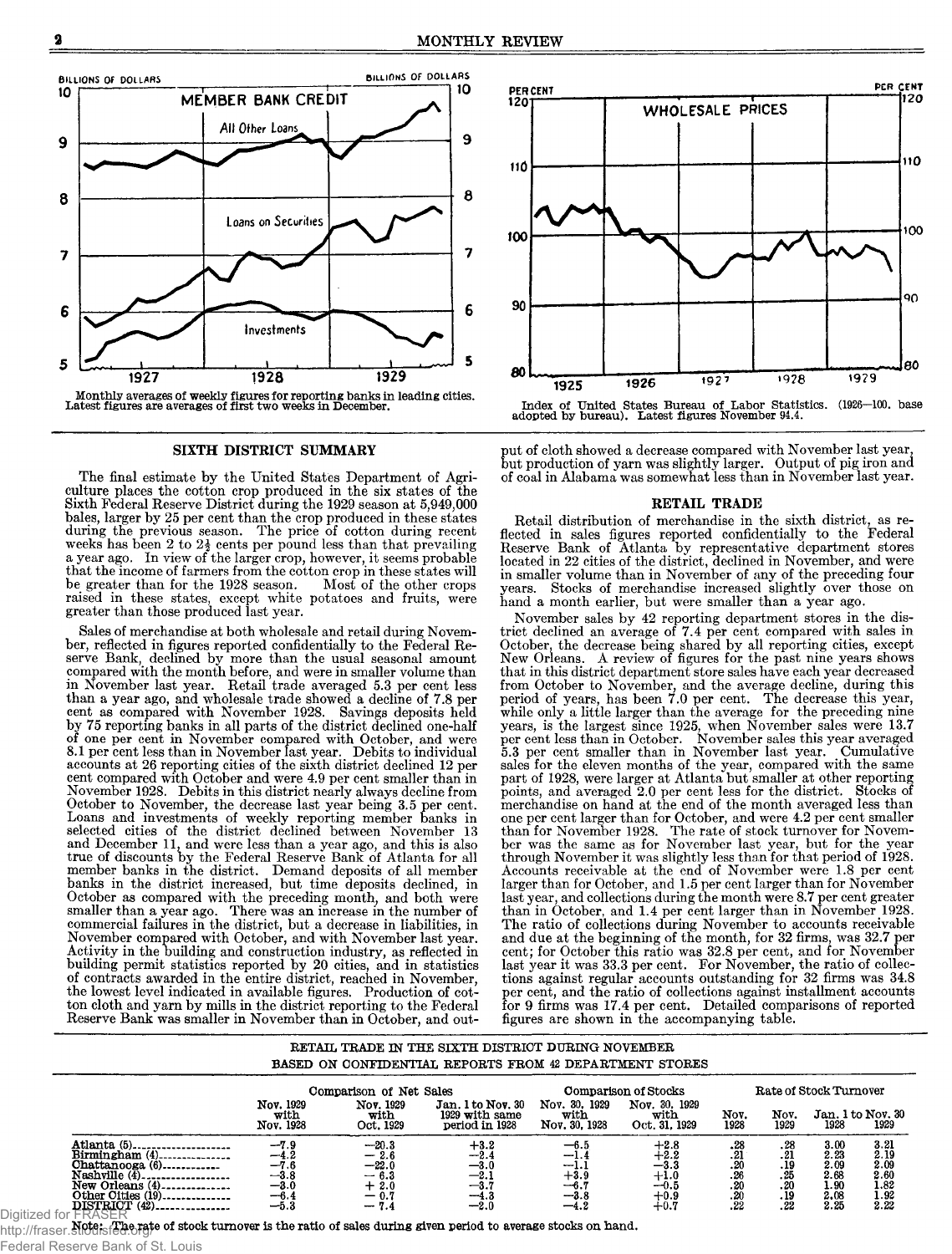#### WHOLESALE TRADE

Distribution of merchandise at wholesale in the sixth district, as reflected in sales figures reported confidentially to the Federal Reserve Bank of Atlanta by 120 wholesale firms in eight different lines, declined in November and was in smaller volume than a year ago. Stocks of merchandise increased slightly compared with October, and also as compared with November 1928, but accounts receivable and collections showed decreases compared with both of those months. Wholesale trade statistics for this district have always shown that the high peak of wholesale trade is reached in October, and that sales decline in November and December, as the larger part of buying by retailers for fall and holiday business has, by that time, already been done. The decrease in sales from October to November this year, however, is larger than has been shown for any other year, except 1925, during the past nine years, and is almost half again as large as the average for the nine-year period. According to some of the reports bad weather during November exerted an adverse influence on sales volume for the month. Percentage comparisons of combined figures for all of the reporting lines, are shown in the table.

|  | November 1929 compared with: |
|--|------------------------------|
|  | Oct. 1929 Nov. 1928          |
|  |                              |
|  | $+1.1$                       |
|  | $-1.2$                       |
|  | $-5.3$                       |

Groceries Sales of groceries at wholesale during November declined at all reporting points except Jacksonville, averaging 10.7 per cent less than in October in the district, and were 7.5 per cent less than in November 1928. Stocks increased somewhat over both of those months, but accounts receivable and collections show decreases in both instances.

|                                                                 | November 1929 compared with:<br>Oct. 1929 | Nov. 1928                             |
|-----------------------------------------------------------------|-------------------------------------------|---------------------------------------|
| Sales:                                                          |                                           | $-5.3$<br>$-7.2$                      |
| New Orleans $(5 \text{ firms})$ ------------------------- - 5.3 |                                           | $-9.2$<br>$-29.9$<br>$+0.0$<br>$-7.5$ |
|                                                                 | $-7.8$                                    | $+2.2$<br>$-2.1$<br>$-6.2$            |

Dry Goods November sales of dry goods at wholesale in the sixth district declined an average of 30.5 per cent compared with October, and averaged 14.3 per cent less than in November a year ago. While the decrease from October is principally due to seasonal influences, some reporting firms attribute a part of it to the decrease in the price of cotton, and to unfavorable weather conditions. Stocks and accounts receivable declined compared with October, but increased over November last year, but collections show decreases compared with both of those periods.

November 1929 compared with: Oct. 1929 Nov. 1928

| Sales: | $-1.2$<br>$-23.7$<br>$+8.4$<br>$-17.8$<br>$-14.3$ |
|--------|---------------------------------------------------|
|        | $+0.3$<br>$+4.1$<br>$-111$                        |

Hardware Sales of hardware at wholesale in the district during November declined at all reporting points compared

with October, and with November last year. Stocks were smaller than a month earlier, but slightly larger than a year ago, and accounts receivable and collections show decreases compared with both of those periods. Some reporting firms attribute part of the decrease to lack of buying by retailers caused by the inability of farmers in some sections to gather their crops because of bad weather.

November 1929 compared with: Oct. 1929 Nov. 1928

| Sales: |        | $-2.0$<br>$-8.9$<br>$-3.8$ |
|--------|--------|----------------------------|
|        |        | $-8.6$<br>$-6.4$           |
|        | $-2.1$ | $+1.3$<br>$-3.2$<br>$-7.3$ |

Furniture November sales by reporting wholesale furniture firms declined an average of 22.1 per cent compared with October, and averaged 6.5 per cent less than in November last year, although sales at Atlanta increased 3.3 per cent. Stocks of merchandise on hand at the end of November increased over both the preceding month and the same month last year. Ac-Digitized for FRASER

Federal Reserve Bank of St. Louis

counts receivable and collections declined compared with October but were larger than for November last year, as indicated in the table.

|                                                                | November 1929 compared with: |                             |  |
|----------------------------------------------------------------|------------------------------|-----------------------------|--|
| Sales:                                                         | Oct. 1929                    | Nov. 1928                   |  |
|                                                                |                              | $+3.3$<br>$-9.0$<br>$-6.5$  |  |
|                                                                |                              | $+5.3$<br>$+10.6$<br>$+6.4$ |  |
| Electrical Sales of electrical supplies declined during Novem- |                              |                             |  |

Electrical Sales of electrical supplies declined during Novem-Supplies ber compared with both the preceding month and the

same month a year ago, although there was a small increase at New Orleans over November last year. Stocks increased over those for October but were smaller than a year ago, and accounts receivable show decreases, and collections increases, compared with both of those periods.

|        | November 1929 compared with: |                             |
|--------|------------------------------|-----------------------------|
| Sales: | Oct. 1929                    | Nov. 1928                   |
|        |                              | $+2.1$<br>$-10.8$<br>$-6.6$ |
|        |                              | $-4.7$<br>$-32.3$<br>$+5.0$ |

Comparisons in the other three lines are shown only for the district as three or more reports were not received in any of these lines from a single city. Sales declined in all three lines compared with both the preceding month and the corresponding month last year. Figures reported by wholesale drug firms indicate increases in accounts receivable, compared with both of those comparative months, but decreases in collections in both instances.

| November 1929 compared with:                                               |  |
|----------------------------------------------------------------------------|--|
| Oct. 1929<br>Nov. 1928<br>$-13.4$<br>$-2.8$<br>$-4.7$<br>$+14.3$<br>$-1.0$ |  |

#### AGRICULTURE

The last monthly estimate of the cotton crop by the United States Department of Agriculture, released early in December and based upon information available on December 1, places the production during the season just closed at 14,919,000 bales, a decrease of 90,000 bales, or 0.6 of one per cent, as compared with the November estimate, and 3 per cent larger than final ginnings from the 1928 crop. The report indicates that on July 1 there were in cultivation to cotton 47,569,000 acres in the United States, that there was abandonment after July 1 amounting to 3.3 per cent, and that there were left for harvest 45,981,000 acres. Figures for the six states of the sixth district indicate that the December estimate increased over November in Georgia and Tennessee, no change was indicated for Alabama, and declines were shown for Mississippi, Louisiana and Florida. The combined total for the six states indicates a crop smaller by 46,000 bales than was estimated in November, but 1,197,339 bales, or 25.2 per cent, larger than was produced in the 1928 season. Abandonment in these states after July 1 ranged from 1.2 per cent in Alabama, to 1.7 per cent in Georgia and 1.8 per cent in Florida, and there was a total of 14,707,000 acres left for harvest in these states. In the table are shown the December 1 estimate for these states, the acreage, and the final ginnings from the previous crop.

| Estimate<br>Dec. 1, 1929<br>515,000 | Acreage for Final Gin-<br>Harvest<br>3,589,000<br>95,000<br>3,782,000<br>2,050,000<br>4,071,000<br>1,120,000 | nings 1928<br>1,109,126<br>19,203<br>1,029,499<br>690,958<br>1,474,875<br>428,000 |
|-------------------------------------|--------------------------------------------------------------------------------------------------------------|-----------------------------------------------------------------------------------|
|                                     | 14,707,000                                                                                                   | 4,751,661                                                                         |

Cotton The report of cotton ginned from the present Ginnings season's crop up to December 1, compiled and issued by the United States Census Bureau shows a total of 12,857,971 bales, an increase of 2.4 per cent over the total of 12,560,154 bales ginned up to the same time last year. Figures for the six states of this district show increases over last year for each state, averaging 21.2 per cent for the district. These figures indicate that up to December 1 last year 91.6 per cent of the final crop had been ginned, while this year ginnings in these six states up to December 1 have amounted to 88.7 per cent of the estimated production. Figures in the table show comparative ginnings this year and last, up to December 1, for these states.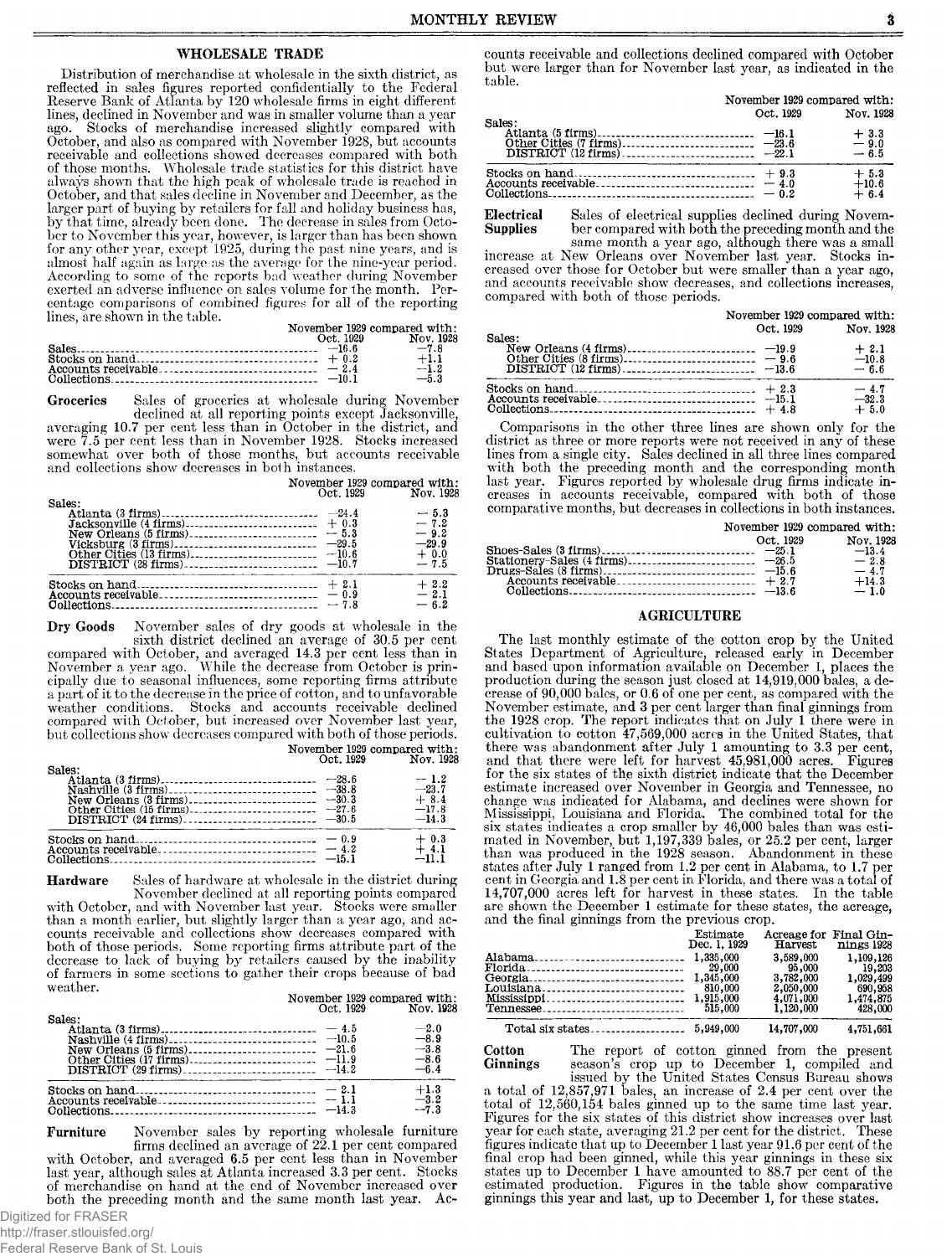Debits to

**Individual** 

|                                                                                                                                               |                           | Cotton Ginned to December 1<br>1929                                                       | 1928                   |
|-----------------------------------------------------------------------------------------------------------------------------------------------|---------------------------|-------------------------------------------------------------------------------------------|------------------------|
|                                                                                                                                               |                           | 1,200,092                                                                                 | 1,024,196              |
|                                                                                                                                               |                           |                                                                                           | 19,608                 |
|                                                                                                                                               |                           |                                                                                           | 970,836                |
|                                                                                                                                               |                           |                                                                                           | 663,475<br>1,347,010   |
|                                                                                                                                               |                           | $7,200,092$<br>$29,675$<br>$1,176,882$<br>$781,335$<br>$1,692,572$<br>$395,907$           | 329,504                |
| Total 6 states                                                                                                                                |                           | 5,276,463                                                                                 | 4,354,629              |
| COTTON MOVEMENT-UNITED STATES (Bales)                                                                                                         |                           |                                                                                           |                        |
| August 1 to November 28                                                                                                                       |                           |                                                                                           |                        |
|                                                                                                                                               | 1929                      | 1928                                                                                      | 1927                   |
| Receipts at all U. S. Ports                                                                                                                   | 5,653,605                 | 5,788,548                                                                                 | 5,247,635              |
| Overland across Mississippi, Ohio and Po-<br>tomac rivers to N. Mills and Canada.                                                             | 523.271                   | 446,447                                                                                   | 469,362                |
| Interior stocks in excess of these held at                                                                                                    |                           | 1,258,664                                                                                 | 1,290,616              |
|                                                                                                                                               |                           | 1,944,144                                                                                 | 2,045,635              |
|                                                                                                                                               |                           | $\frac{1}{3}$ , $\frac{437}{32}$ , $\frac{803}{775}$<br>$\frac{2}{3}$ , $\frac{915}{751}$ | 9,053,246              |
|                                                                                                                                               | 3,199,920                 |                                                                                           |                        |
|                                                                                                                                               | 3,134,516                 |                                                                                           |                        |
| American cotton thus far                                                                                                                      | 5,599,000                 | 5,807,000                                                                                 | 5,969,000              |
| $^{\circ}$ Of which 800,954 by Northern spinners against 703,383 last year and 2,333,562<br>by Southern spinners against 2,209,368 last year. |                           |                                                                                           |                        |
| SUGAR MOVEMENT (Pounds)                                                                                                                       |                           |                                                                                           |                        |
|                                                                                                                                               | Nov. 1929                 | Oct. 1929                                                                                 | Nov. 1928              |
| Receipts:<br>New Orleans                                                                                                                      | 65,760,750                | 47,456,290                                                                                | 93,876,131             |
| Savannah                                                                                                                                      | 54,158,953                | 13,572,668                                                                                | 15,470,973             |
| Meltings:                                                                                                                                     | 79,794,847                | 75,533,084                                                                                | 70,623,213             |
| New Orleans<br>Savannah <b></b> .                                                                                                             | 18,688,692                | 41,287,026                                                                                | 18,524,063             |
| Stocks:                                                                                                                                       |                           | 138,012,037                                                                               | 41,766,125_            |
| New Orleans<br>Savannah                                                                                                                       | 123,943,584<br>64,214,791 | 28,744,530                                                                                | ---------              |
| REFINED SUGAR (Pounds)                                                                                                                        |                           |                                                                                           |                        |
|                                                                                                                                               | Nov. 1929                 | Oct. 1929                                                                                 | Nov. 1928              |
| Shipments:                                                                                                                                    |                           |                                                                                           |                        |
| New Orleans                                                                                                                                   | 62,611,844                | 105,782,694                                                                               | 85,389,988             |
| Savannah                                                                                                                                      | 21,150,142                | 29,983,677                                                                                | 22,646,822             |
| Stocks:                                                                                                                                       |                           |                                                                                           |                        |
| New Orleans                                                                                                                                   | 75,066,294<br>23,007,727  | 63,847,329<br>24,353,149                                                                  | 50,423,320             |
| Savannah                                                                                                                                      |                           |                                                                                           | 5,592,516              |
| RICE MOVEMENT-NEW ORLEANS                                                                                                                     |                           |                                                                                           |                        |
| ROUGH RICE (Sacks)                                                                                                                            |                           |                                                                                           |                        |
|                                                                                                                                               | Nov. 1929                 | Oct. 1929                                                                                 | Nov. 1928              |
| Receipts                                                                                                                                      | 91,500                    | 93,960                                                                                    | 92,705                 |
| Shipments                                                                                                                                     | 81,950                    | 94,535                                                                                    | 94,146<br>23,423       |
| Stocks<br><b>CLEAN RICE (Pockets)</b>                                                                                                         | 14,442                    | 4,892                                                                                     |                        |
|                                                                                                                                               |                           |                                                                                           |                        |
| Receipts <sub>-</sub> ------------------------------                                                                                          | 170,510                   | 275,143<br>249,474                                                                        | 288,229<br>251,453     |
| Shipments<br>Stocks                                                                                                                           | 178,168<br>18.862         | 126,520                                                                                   | 192,046                |
| RICE MILLERS' ASSOCIATION STATISTICS                                                                                                          |                           |                                                                                           |                        |
| (Barrels)                                                                                                                                     |                           |                                                                                           | Aug. l                 |
| Receipts of Rough Rice:                                                                                                                       |                           | November                                                                                  | to Nov. 30             |
| Season 1929-30                                                                                                                                |                           | 1,415,999                                                                                 | 5,718,024              |
|                                                                                                                                               |                           | 1,935,761                                                                                 | 5,585,651              |
|                                                                                                                                               |                           |                                                                                           |                        |
|                                                                                                                                               |                           | 1,133,769                                                                                 | 3,858,091<br>3,647,004 |
|                                                                                                                                               |                           | 1,277,631                                                                                 |                        |
| Stocks of Rough and Milled Rice:                                                                                                              |                           |                                                                                           |                        |
| December 1, 1929<br>December 1, 1928                                                                                                          |                           | 2,551,417<br>2,886,600                                                                    |                        |
|                                                                                                                                               |                           |                                                                                           |                        |
| FINANCIAL                                                                                                                                     |                           |                                                                                           |                        |

Savings deposits figures reported to the Federal Reserve Bank of Atlanta by 75 banks located throughout the sixth district indicate that at the **Savings Deposits** 

end of November savings deposits averaged 0.5 per cent less than<br>a month earlier, and were 8.1 per cent smaller than at the same<br>time last year. The total for October was also 8.1 per cent smaller than for October 1928. Savings at Atlanta increased 4.1 per cent than not contain the month before, and there was a slight increase<br>reported from Birmingham, but decreases are shown for other<br>points, and all cities included in the statement show declines compared with a year ago. For several years the monthly totals of parting deposits were consistently larger than for the corresponding<br>month a year earlier, but in 1928 the increases over corresponding months of 1927 declined from 7.9 per cent in January to 1.9 per cent in September, and beginning in October 1928 the monthly totals have been smaller than for corresponding months a year source and for cities are shown in the table for Atlanta and for cities<br>in which branches of the Federal Reserve Bank are located, and<br>reports from banks located elsewhere are grouped under "Other  $C<sub>fties.</sub>'$ 

#### (000 Omitted)

|                                                                                                                                                                                                                                                | Nov.<br>1929                                                          | Oct.<br>1929                                                          | Comparison<br>Nov.-Oct. Nov.<br>1929                               | 1928                                                                   | Com-<br>parison<br>Nov.<br>'29-'28                                  |
|------------------------------------------------------------------------------------------------------------------------------------------------------------------------------------------------------------------------------------------------|-----------------------------------------------------------------------|-----------------------------------------------------------------------|--------------------------------------------------------------------|------------------------------------------------------------------------|---------------------------------------------------------------------|
| Atlanta (5 banks)<br>Birmingham (4 banks)<br>Jacksonville (4 banks)<br>Nashville (8 banks).<br>Digitized fol <b>der Orleans (7 banks)</b><br>Digitized fol <b>other Orties (47 banks)</b><br>http://fraser <b>Totalis/6.banks)------------</b> | \$42,171<br>24,157<br>20,906<br>25,290<br>45,944<br>95,155<br>253,623 | \$40,514<br>24,123<br>21,355<br>25.819<br>46,674<br>96,515<br>255.000 | $+4.1$<br>$+0.1$<br>$-2.1$<br>$-2.0$<br>$-1.6$<br>$-1.4$<br>$-0.5$ | \$43,045<br>25,790<br>27,721<br>26.491<br>47,323<br>105,612<br>275,982 | $-2.0$<br>$-6.3$<br>$-24.6$<br>$-4.5$<br>$-2.9$<br>$-9.9$<br>$-8.1$ |

Federal Reserve Bank of St. Louis

The volume of debits to individual accounts reflecting business transactions settled by check, de-

Accounts cliend in November and was smaller than for No-<br>vember 1928. The figures for debits to individual<br>accounts, like those for retail trade, nearly always show a decline<br>from October to November in this district. The smaller than for October, while last year at the same time the decrease was only 3.5 per cent. November debits this year were 4.9 per cent less than for November 1928, while for the first ten months of the year bank debits had averaged 6.4 per cent greater<br>than for the corresponding part of 1928. In November there were of a increases and 19 decreases compared with figures for November<br>last year. The monthly totals are derived from weekly reports<br>by prorating figures for those weeks which do not fall entirely within a single calendar month.

| $(000 \text{ Omitted})$                          |           |                                   |               |
|--------------------------------------------------|-----------|-----------------------------------|---------------|
| Alabama:                                         | Nov. 1929 | Oct. 1929                         | Nov. 1928     |
|                                                  | 150,066   | \$ 174,842                        | 153,584<br>s. |
| Dothan                                           | 3,475     | 4,459                             | 4,097         |
| Mobile                                           | 40,921    | 50,586                            | 40,701        |
| Montgomery                                       | 34,909    | 34,856                            | 33.011        |
| Florida:                                         |           |                                   |               |
| Jacksonville                                     | 68.956    | 76,204                            | 69.071        |
| <u> Miami-----------------------------</u>       | 29,213    | 25,853                            | 26,342        |
| Pensacola                                        | 7,368     | 7,478                             |               |
| Tampa                                            | 31,810    |                                   | 7,638         |
| Georgia:                                         |           | 34,387                            | 34,829        |
| Albany <sub>----------------------------</sub> - | 4,513     |                                   |               |
|                                                  |           | 5,126                             | 4,988         |
| Atlanta <sub>---------------------------</sub>   | 186,841   | 211,066                           | 206,493       |
| Augusta <i></i>                                  | 27,810    | 36,852                            | 26,995        |
| Brunswick                                        | 3,998     | 3,888                             | 3,704         |
| 0olumbus                                         | 16.543    | 17,044                            | 17,773        |
| Elberton--------------------------               | 1.369     | 1.954                             | 1.605         |
| Macon____________________________                | 19,661    | 25,548                            | 24.872        |
| Newnan <i></i>                                   | 2.233     | 3.472                             | 2.442         |
| Savannah                                         | 40.943    | 48.926                            | 41,002        |
| Valdosta <sub>------------------------</sub> -   | 4.122     | 5.001                             | 4.957         |
| Louisiana:                                       |           |                                   |               |
| New Orleans                                      | 348.028   | 398.832                           | 362.648       |
| Mississippi:                                     |           |                                   |               |
| $Hattiesburg_{\dots}$                            | 5.663     | 7.994                             | 7,456         |
| Jackson                                          | 28.389    | 29.776                            | 28,880        |
| Meridian_________________________                | 12,751    | 17.083                            | 17.745        |
| Vicksburg                                        | 8.843     | 9.535                             | 8.885         |
| Tennessee:                                       |           |                                   |               |
| Chattanooga                                      | 51.841    | 59.405                            | 48.279        |
| Knoxville                                        | 36.244    | 38.648                            | 34.998        |
| Nashville <sub>---------------------------</sub> | 94.121    | 110.274                           | 112, 129      |
|                                                  |           | \$1 439.089                       | \$1 325,124   |
|                                                  |           |                                   |               |
| Condition of Member Banks                        |           | Weekly condition reports received |               |

in Selected Cities

Weekly condition reports received<br>by the Federal Reserve Bank from 28 member banks located in

Atlanta, New Orleans, Birmingham, Jacksonville, Nashville, Chattanooga, Knoxville and Savannah indicate that between November 13, figures for which date were shown in the previous issue of the Review, and December 11, total loans by these banks issue of the Review, and December 11, total foals by these banks<br>declined more than 11 millions of dollars to a level lower than<br>on any weekly report date since March 6. The decline since<br>November 13 was due partly to a de "All Other Loans," which are those largely for commercial, agri-<br>cultural and industrial purposes. Compared with figures for the<br>corresponding report date a year ago, security loans on December<br>11 this year show an increa 13 to \$125,659,000 the following week, and decreased to \$119,-232,000 on December 4, but increased to \$121,693,000 on December 11, slightly larger than four weeks earlier, but \$8,031,000 less than a year ago. Total loans and investments of these banks on December 11 were thus \$10,813,000 less than four weeks earlier, and \$14,140,000 smaller than at the same time a year ago. Time deposits of these banks declined 2.9 millions during the four week<br>period under review, and on December 11 were more than 15 millions less than a year ago. Demand deposits decreased from<br>\$325,920,000 on November 13 to \$314,741,000 on November 27,<br>but increased to \$326,141,000 on December 11, and were \$12,-754,000 less than a year ago. Bankers' balances, as indicated<br>by figures showing amounts "due to" and "due from" banks declined during recent weeks, and were smaller than a year ago, and borrowings of these banks from the Federal Reserve Bank of Atlanta were less on December 11 than on any other weekly report date during the year. Principal items in the weekly report for the three comparative report dates are shown in the table.

|                             | ww <b>Ullitical</b> |           |           |  |  |  |  |
|-----------------------------|---------------------|-----------|-----------|--|--|--|--|
|                             | Dec. 11.            | Nov. 13.  | Dec. 12.  |  |  |  |  |
| Loans:                      | 1929                | 1929      | 1928      |  |  |  |  |
| On Securities               | \$143.205           | \$146.188 | \$138,796 |  |  |  |  |
|                             |                     | 370.975   | 373.443   |  |  |  |  |
|                             |                     | 517.163   | 512, 239  |  |  |  |  |
| U. S. Securities            | 57.102              | 55.759    | 54.576    |  |  |  |  |
| Other Stocks and Bonds      | 64.591              | 65.714    | 75.148    |  |  |  |  |
| Total Loans and Investments | 627.823             | 638.636   | 641.963   |  |  |  |  |
|                             |                     | 225,597   | 237,694   |  |  |  |  |
| Demand Deposits             | 326,141             | 325,920   | 338,895   |  |  |  |  |
| Due to Banks                | 106,195             | 117,312   | 120,763   |  |  |  |  |
| Due from Banks              | 76,269              | 89,288    | 79.845    |  |  |  |  |
| Borrowings from F. R. Bank  | 28,402              | 39,513    | 80.315    |  |  |  |  |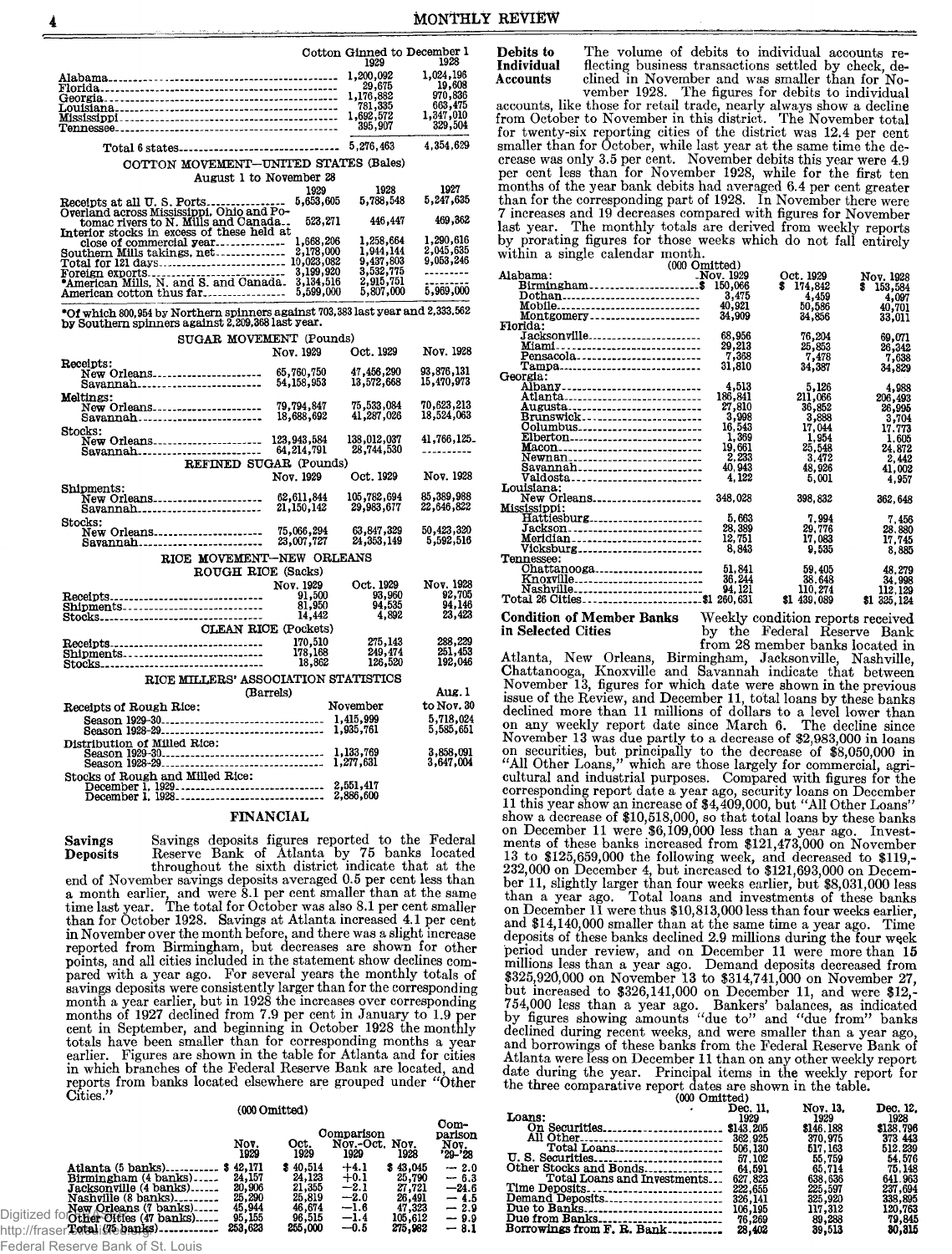## **Operations of the** Figures contained in the weekly pub-<br>Federal Reserve Bank lished statement of the Federal Reserve

Bank of Atlanta indicate that total discounts for member banks in the sixth district declined between November 13 and December 11, and on this date were less than for any other report date since April 1928. Discounts secured by United States Government securities decreased \$2,873,000 between November 13 and December 11, and All Other discounts declined \$8,604,000, and total discounts were thus smaller by \$11,477,000 than four weeks earlier. Compared with figures for the corresponding report date of last year discounts secured by United States Government securities on December 11 were substantially smaller, but All Other discounts were slightly larger, the total, however, showing a decrease of \$10,139,000. Holdings of Bills Bought in the Open Market declined \$5,219,000 between November 13 and December 11, and were \$11,718,000 less than at the same time a year ago, and holdings of United States Government securities on December 11 were slightly less than four weeks earlier, but somewhat greater than a year ago. Total bills and securities on December 11 were \$16,708,000 less than four weeks earlier, and \$18,306,000 less than on the corresponding report date of last year. Cash reserves were greater, and deposits smaller, on December 11 than on either of the previous report dates under comparison. Federal Reserve Note circulation was smaller than four weeks earlier, but greater than at the same time last year. Principal items in the weekly statement are shown in the table for the three report dates under comparison.

lished statement of the Federal Reserve

(000 Omitted)

| <b>Bills Discounted:</b>              | Dec. 11.<br>1929 | Nov. 13.<br>1929  | Dec. 12.<br>1928  |
|---------------------------------------|------------------|-------------------|-------------------|
| Secured by Govt. Obligations \$ 6,183 |                  | \$9.056           | \$16,603          |
| All Others                            | 38,562           | 47,166            | 36,281            |
| Total Discounts                       | 44,745           | 56,222            | 54,884            |
| Bills Bought in open market           | 18,395           | 23.614            | 30,113            |
|                                       | 8.783            | 8.794             | 5,232             |
|                                       | 144,413          | 88.631<br>137,088 | 90.229            |
| Total Deposits                        | 62,519           | 66,482            | 121,545<br>72,186 |
| F. R. Notes in actual circulation     | 146,016          | 154,009           | 133,232           |
| Reserve Ratio                         | 69.3             | 62.2              | 59.2              |

**Deposits of All** Net demand deposits of all member banks in **Member Banks** the sixth district exhibited a further increase the sixth district exhibited a further increase

in October, but were still in smaller volume than at the same time last year. Time deposits decreased in October to the lowest level for the year, and continued less than at the same time a year ago. Demand deposits for the first ten months of the year have averaged 5.2 per cent less than for 1928, and time deposits have averaged 3.3 per cent less. The figures are not strictly comparable, however, because those for 1929 are averages of daily figures for each month, while the figures for 1928 are for a single report date in each month. Comparisons are shown in the table.

|                                                                                                              | 1929                                                     | Demand Deposits<br>1928                                                                                                                              | Time Deposits<br>1929 — 1930                                                                                                                         | 1928                                                                                                                                                 |
|--------------------------------------------------------------------------------------------------------------|----------------------------------------------------------|------------------------------------------------------------------------------------------------------------------------------------------------------|------------------------------------------------------------------------------------------------------------------------------------------------------|------------------------------------------------------------------------------------------------------------------------------------------------------|
| January\$594,393,000<br>February 596,768.000<br>March 600,785,000<br>$June_{\dots}$<br>July<br><b>August</b> | 568,686,000<br>548,639,000<br>538,609,000<br>523,695,000 | \$634,598,000<br>625,307,000<br>621,048,000<br>612,186,000<br>607,138,000<br>596,668,000<br>578,233,000<br>556,721,000<br>550,543,000<br>560,961,000 | \$454,062,000<br>458,445,000<br>459,323,000<br>449,462,000<br>458,520,000<br>466,233,000<br>461,653,000<br>445,299,000<br>443,086,000<br>436,286,000 | \$465,326,000<br>461,400,000<br>465,757,000<br>467,351,000<br>471,907,000<br>471,953,000<br>475,096,000<br>471,665,000<br>466,857,000<br>468,768,000 |

**Commercial** Statistics compiled by R. G. Dun & Company in-<br>**Failures** dicate that commercial failures in the United States **F a ilu r e s** dicate that commercial failures in the United States during November were somewhat fewer in number

than in October, or in November last year, but liabilities were greater than for either of those months. In the sixth district the number of commercial failures in November was larger than for October, or for Novmber a year ago, but liabilities were smaller.

Commercial failures in the United States during November numbered 1,796, compared with 1,822 in October, and with 1,838 in November 1928, and November liabilities totaled \$52,045,863, an increase of 66.2 per cent over the total for October, and 28.2 per cent greater than for November last year.

In the sixth district there were 112 failures during November, compared with 104 in October, and with 69 in November 1928, and November liabilities totaled \$1,244,889, a decrease of 5.8 per cent compared with the total of \$1,322,181 for October, and 19.7 per cent smaller than the total of \$1,549,585 for November last year.

#### IMPORTS AND EXPORTS—NEW ORLEANS

The value of merchandise imported into the United States through the port of New Orleans during September, the latest month for which detailed figures are available, amounted to \$12,542,333, a decrease of 43.5 per cent compared with the total of  $$22,211,411$  for August, and 18.3 per cent less than the total for Digitized for **September** last year. The principal items for September include:

Exports through the port of New Orleans during September amounted to \$27,304,613, an increase of 36.6 per cent over the total for August, and 11.4 per cent greater than for September a year ago. Some of the larger items of export were:

| 5,360,721<br>139,989 | \$5,829,863<br>5,237,057<br>1,395,858<br>1,194,920<br>875,945<br>468,424<br>457,986 |
|----------------------|-------------------------------------------------------------------------------------|
|                      | 400,733                                                                             |

#### GRAIN EXPORTS—NEW ORLEANS

Total exports of grain from New Orleans during November continued less than a year ago, but there was a large increase in the movement of wheat. The decrease was due to smaller movement of corn, and the fact no barley was moved in November this year while in November last year there were more than a million bushels. Comparative figures for the month, and for the season, are shown in the table.

|                                                         | Nov. 1929 | Nov. 1928                                           | 1929                                      | July 1 to November 30<br>1928                             |
|---------------------------------------------------------|-----------|-----------------------------------------------------|-------------------------------------------|-----------------------------------------------------------|
| Wheat, bu 1,184,134<br>Oats. bu<br>Barley. bu --------- | 76.967    | 666,035<br>473.653<br>44,959<br>1,079,999<br>40,316 | 3,671,315<br>355,609<br>253,472<br>24,821 | 4,279,857<br>1,081,799<br>212,633<br>2,677,866<br>256,031 |
| Total. bu 1,292,897                                     |           | 2,304,962                                           | 4,305,217                                 | 8,508,186                                                 |

#### BUILDING

The volume of building, evidenced by building permits issued at twenty regularly reporting cities of the sixth district for the construction of buildings within their corporate limits, and by total contracts awarded in the district as a whole, declined further in November to the lowest level indicated in available statistics.

Building permits issued during November at these twenty cities declined 25.7 per cent compared with the month before, were approximately half as large as for November 1928, and were smaller than for any month in this series of figures which goes back to the beginning of the year 1920. Increases over November 1928 were reported from Anniston, Montgomery, Miami, Augusta, Columbus, Macon, Alexandria and Chattanooga, and from Lakeland and Miami Beach whose figures are not included in the totals, or used in computing the index numbers, because not available over along e-nough period. The index number for November is 25.2, compared with 33.9 for October, and with 50.6 for November last year, based upon the monthly averages for the three-year period 1923 to 1925 inclusive as represented by 100. Index numbers for Atlanta, and for cities of the district in which branches of the Federal Reserve Bank are located, are shown on the last page of this Review. The cumulative total of permits issued at these twenty cities during the eleven months of 1929 is \$69,643,705, a decrease of 27.8 per cent compared with the total of \$96,405,621 for the same months last year.

According to statistics compiled by the F. W. Dodge Corporation, total building and construction contracts awarded in the 37 states east of the Rocky Mountains during November amounted to \$391,012,500, a decline of 12 per cent compared with the month before, and a decrease of 17 per cent compared with the total for November 1928. In November \$113,522,800, or 29 per cent of all construction, was for residential building; \$101,769,200, or 26 per cent, was for commercial building; \$72,361,000, or 19 per cent, was for public works and utilities, and \$39,673,900, or 10 per cent, was for industrial construction. For the eleven months of 1929 contract awards have totaled \$5,437,922,400, a decrease of 12 per cent compared with the total of \$6,195,529,800 for the corresponding months of last year.

Contracts awarded in the sixth district during November amounted to \$12,567,637, a decrease of 27.9 per cent compared with the total for October, and 32.2 per cent smaller than for November last year. Total awards during the eleven months of the year, however, amounted to  $$316,790,000$ , an increase of  $3.4$ per cent over the same part of 1928.

In the table are shown building permits issued in November at reporting cities of the district, compared with the same month last year.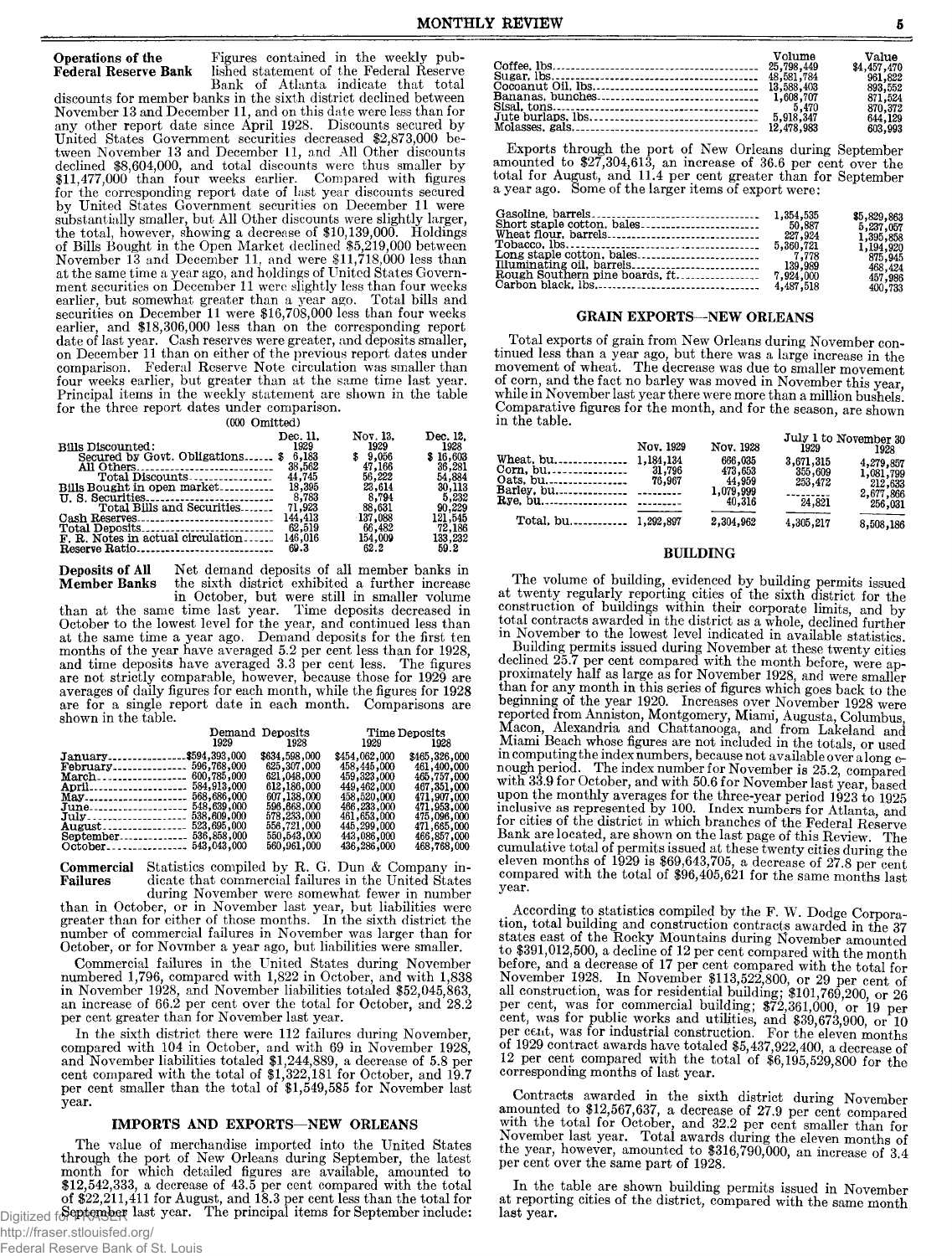|                                   |        |              |        |             | Percentage |
|-----------------------------------|--------|--------------|--------|-------------|------------|
|                                   |        | Nov. 1929    |        | Nov. 1928   | change in  |
| Alabama:                          | Number | Value        | Number | Value       | value      |
| Anniston <sub>------------</sub>  | 24     | \$<br>35,650 | 7      | 10,600<br>s | $+236.3$   |
| Birmingham                        | 361    | 393,140      | 460    | 909,357     | $-56.8$    |
| Mobile---------------             | 96     | 54,885       | 58     | 359,056     | $-84.7$    |
| Montgomery                        | 160    | 121,390      | 187    | 117,534     | $+3.3$     |
| Florida:                          |        |              |        |             |            |
| Jacksonville                      | 280    | 193,011      | 335    | 453,273     | $-57.4$    |
| Miami                             | 383    | 415,259      | 251    | 105,374     | $+294.1$   |
| Orlando                           | 41     | 55,955       | 102    | 79,910      | $-30.0$    |
| Pensacola                         | 118    | 49,414       | 83     | 50.347      | $-1.9$     |
| Tampa <sub>---------------</sub>  | 153    | 47,445       | 238    | 211,939     | $-77.6$    |
| *Lakeland-----------              | 6      | 5,850        | 6      | 1,900       | $+207.9$   |
| *Miami Beach                      | 116    | 445,529      | 55     | 277,340     | $+60.7$    |
|                                   |        |              |        |             |            |
| Georgia:                          |        |              |        |             |            |
| Atlanta_____________              | 226    | 359,442      | 347    | 1,791,029   | $-79.9$    |
| Augusta <b>.</b>                  | 376    | 66,278       | 154    | 48,739      | $+36.0$    |
| Columbus                          | 34     | 83,405       | 41     | 59,158      | $+41.0$    |
| $Macon$                           | 142    | 70,762       | 78     | 40,795      | $+73.5$    |
| Savannah                          | 15     | 41,492       | 33     | 130,275     | $-68.2$    |
|                                   |        |              |        |             |            |
| Louisiana:                        |        |              |        |             |            |
| New Orleans                       | 100    | 277,492      | 148    | 562,015     | $-50.6$    |
| Alexandria                        | 60     | 50,473       | 54     | 23.769      | $+112.3$   |
| Tennessee:                        |        |              |        |             |            |
| Chattanooga                       | 284    | 192,100      | 232    | 122,446     | $+56.9$    |
| Johnson City                      | 6      | 11,735       | 28     | 75,650      | $-84.5$    |
| Knoxville                         | 74     | 207,486      | 111    | 332,324     | $-37.6$    |
| Nashville <sub>------------</sub> | 131    | 105,777      | 187    | 214,374     | $-50.7$    |
| Total 20 Oities                   | 3,064  | \$2,832,591  | 3,134  | \$5,697,964 | $-50.3$    |
| Index No.                         |        | 25.2         |        | 50.6        |            |
|                                   |        |              |        |             |            |

\*Not included in totals or index numbers.

#### LUMBER

Preliminary reports for November received up to the middle of December by the Southern Pine Association from 113 reporting mills indicate that production in November, as in other recent months, continued less than the three-year average production of reporting mills, shipments were smaller than production, and orders booked by these mills were less than either production or shipments.

Orders booked in December by these 113 reporting mills averaged 16.1 per cent less than their production; in October orders of reporting mills were 5.7 per cent less than their output, and in November 1928 orders exceeded output by nearly one-half of one per cent. November shipments exceeded orders by 8.8 per cent, but averaged 8.7 per cent less than output. November production averaged 20.7 per cent smaller than the three-year average output of reporting mills, while in October, and in November last year, production was 10.9 per cent less than the three-year average for the mills which reported for those months. Stocks on hand at the end of November averaged 3.2 per cent larger than the three-year relative stocks of reporting mills, and unfilled orders on hand at the close of November amounted to 75.4 per cent of a month's production at the rate which prevailed in November. Preliminary figures for November, with comparisons, are shown in the table.

|                                             | Nov. 1929 | Oct. 1929   | Nov. 1928     |
|---------------------------------------------|-----------|-------------|---------------|
| (Feet)                                      | 113 mills | 116 mills   | 100 mills     |
|                                             |           | 236,481,981 | 244,469,624   |
|                                             |           | 244,707,386 | 257, 217, 464 |
|                                             |           | 250,851,543 | 243,522,566   |
|                                             |           | 281,570,020 | 273.317.464   |
|                                             |           | 703,946,351 | 594,000,935   |
|                                             |           | 720,988,193 | 688,022,052   |
| Unfilled orders, end of month $164,357,080$ |           | 181,656,695 | 202,382,800   |

#### TEXTILES

Cotton Statistics compiled and published by the United Consumption States Census Bureau show a decline in the consumption of cotton by mills in the United States

in November compared with October, and also with November last year. Exports also exhibited decreases compared with both of those periods, as did spindle activity, but stocks increased.

According to these Census figures November consumption of cotton in the United States declined 15.1 per cent compared with October, and was smaller by 11 per cent than in November 1928. There were increases over October and over November 1928 in stocks of cotton held in consuming establishments, and also in stocks in public storage and at compresses. Exports of cotton fell off 16.2 per cent in November compared with October, and were 26.5 per cent less than in November 1928. The number of spindles active in the United States during November declined by 485,322 compared with those active in October, and show a decrease of 946,446 compared with the number active in November last year.

Figures for the cotton-growing states show a decrease in cotton consumed in November compared with October of 12.8 per cent, while in other states there was a decline of 22.5 per cent, and compared with November 1928 there was a decrease of 8.9 per cent in the cotton-growing states while in all other states there was a decrease of 17.5 per cent. The number of cotton spindles active<br>for FRASER

in November was 52,440 less in the cotton-growing states, and 432,882 less in other states, than in October, while compared with November last year active spindles in the cotton states increased 24,518, while those in other states decreased 971,964. November figures indicate that 78.5 per cent of the cotton consumed in the United States was consumed by mills in the cotton-growing states.

|                                                  | UNITED STATES (Bales) |                                                              |                                                              |
|--------------------------------------------------|-----------------------|--------------------------------------------------------------|--------------------------------------------------------------|
| <b>Cotton Consumed:</b><br>Lint                  | Nov. 1929<br>544,150  | Oct. 1929<br>640,798                                         | Nov. 1928<br>611,173                                         |
| Stocks in Consuming Establishments:              | 63,408                | 82,747                                                       | 69,353                                                       |
| Lint<br>Linters                                  | 1,671,829<br>168,305  | 1,360,557<br>145,478                                         | 1,566,542<br>131,589                                         |
| Stocks in Public Storage and<br>at Compresses:   | Nov. 1929             | Oct. 1929                                                    | Nov. 1928                                                    |
| Lint<br>Linters                                  | 5,841,950<br>68,747   | 5,311,920<br>54,397                                          | 5,244,418<br>54,985                                          |
| Exports<br>Imports                               | 1,048,760<br>35,502   | 1,251,300<br>19,815                                          | 1,427,772<br>40,291                                          |
| Active Spindles<br>COTTON GROWING STATES (Bales) | 29,649,394            | 30,134,716                                                   | 30,595,840                                                   |
|                                                  |                       |                                                              |                                                              |
| Stocks in Pub. Stor. and at Comp.                | Nov. 1929             | Oct. 1929<br>489,897<br>1,069,160<br>5,148,815<br>17,983,832 | Nov. 1928<br>469,192<br>1,224,407<br>5,148,598<br>17,906,874 |

Cotton Confidential reports were rendered to the Federal Cloth Reserve Bank of Atlanta by cotton mills in the sixth Reserve Bank of Atlanta by cotton mills in the sixth district which during November produced over 22 million yards of cotton cloth, an output 5.4 per cent smaller than in October, and 11.5 per cent less than their production in November last year. Decreases compared with October are also shown in all other items except stocks on hand, which increased 7.1 per cent; compared with November a year ago all reported items show declines except stocks on hand and number of workers. Percentage comparisons are shown in the table.

|           | November 1929 compared with: |
|-----------|------------------------------|
| Oct. 1929 | Nov. 1928                    |
|           | $-11.5$                      |
|           | $-29.1$                      |
|           | $-56.9$                      |
|           | $-16.9$                      |
|           | $+8.3$                       |
|           | $+3.7$                       |

**Cotton** Confidential reports were also received from mills **Yarn** in the district which produced during November

Yarn in the district which produced, during November, 7,731,000 pounds of cotton yarn, an output 12.0 per cent smaller than in October, but slightly larger than in November a year ago. Declines are shown, compared with October figures, in shipments, orders and number of workers, but stocks on hand increased 16.9 per cent, and unfilled orders of mills which re-ported that item increased slightly. Compared with November last year all reported items show increases, as indicated in the table.

|  | Oct. 1929 | November 1929 compared with:<br>Nov. 1928 |
|--|-----------|-------------------------------------------|
|  |           | $+1.3$                                    |
|  |           | $+3.7$                                    |
|  |           | $+0.7$                                    |
|  |           | $+28.5$                                   |
|  |           | $+65.8$                                   |
|  |           | $+0.3$                                    |

Hosiery Figures reported to the United States Census Bureau for October and November by 38 identical establishments manufacturing hosiery in the sixth district show increases in stocks and cancellations in November compared with the month before, but declines in production, shipments, orders booked, and unfilled orders, as indicated in the table.

|                                      |             |                            | (Dozen Pairs)              |                        |  |  |
|--------------------------------------|-------------|----------------------------|----------------------------|------------------------|--|--|
|                                      |             |                            | Nov. 1929                  | Oct. 1929              |  |  |
|                                      |             |                            | 882,508<br>880,489         | 1,016,183<br>1,042,142 |  |  |
|                                      |             |                            | 1.855.757                  | 1.836.612              |  |  |
|                                      |             |                            | 838.817                    | 1.055.393              |  |  |
|                                      |             |                            | 47.692                     | 38,187                 |  |  |
|                                      |             |                            | 988,496                    | 1,082,305              |  |  |
| COTTON SEED AND COTTON SEED PRODUCTS |             |                            |                            |                        |  |  |
|                                      |             | (1) Sixth District         | United States              |                        |  |  |
| Cotton Seed. Tons:                   | 1929        | Aug. 1 to Nov. 30.<br>1928 | Aug. 1 to Nov. 30,<br>1929 | 1928                   |  |  |
| Received at mills                    | 1,234,019   | 1,074,722                  | 3,410,479                  | 3,589,073              |  |  |
| $Crushed$ -------------              | 837,718     | 675,249                    | 2,292,890                  | 2,270,507              |  |  |
| On $Hand$ <sub>-------------</sub>   | 410,313     | 404,176                    | 1,159,195                  | 1,340,138              |  |  |
| Production:                          |             |                            |                            |                        |  |  |
| Orude Oil, Ibs                       | 268,519,881 | 218, 158, 413              | 706,517,179                | 702,122,644            |  |  |
| Cake and Meal, tons                  | 358,455     | 288,919                    | 1,020,296                  | 1,014,626              |  |  |
| Hulls, tons                          | 247,618     | 188,626                    | 627,660                    | 616,640                |  |  |
| Linters, bales                       | 167,812     | 137,702                    | 474.467                    | 464,117                |  |  |
| Stocks at Mills Nov. 30:             |             |                            |                            |                        |  |  |
| Crude Oil, Ibs                       | 15,866,030  | 19,723,478                 | 73,447,656                 | 81,606,255             |  |  |
| Cake and Meal, tons                  | 59,516      | 56,689                     | 199.181                    | 161,330                |  |  |
| <b>Hulls. tons</b> .                 | 43,009      | 37,080                     | 168,455                    | 149,014                |  |  |
| Linters, bales                       | 68.372      | 57,291                     | 208,891                    | 185,557                |  |  |

(1) Georgia. Alabama, Louisiana and Mississippi.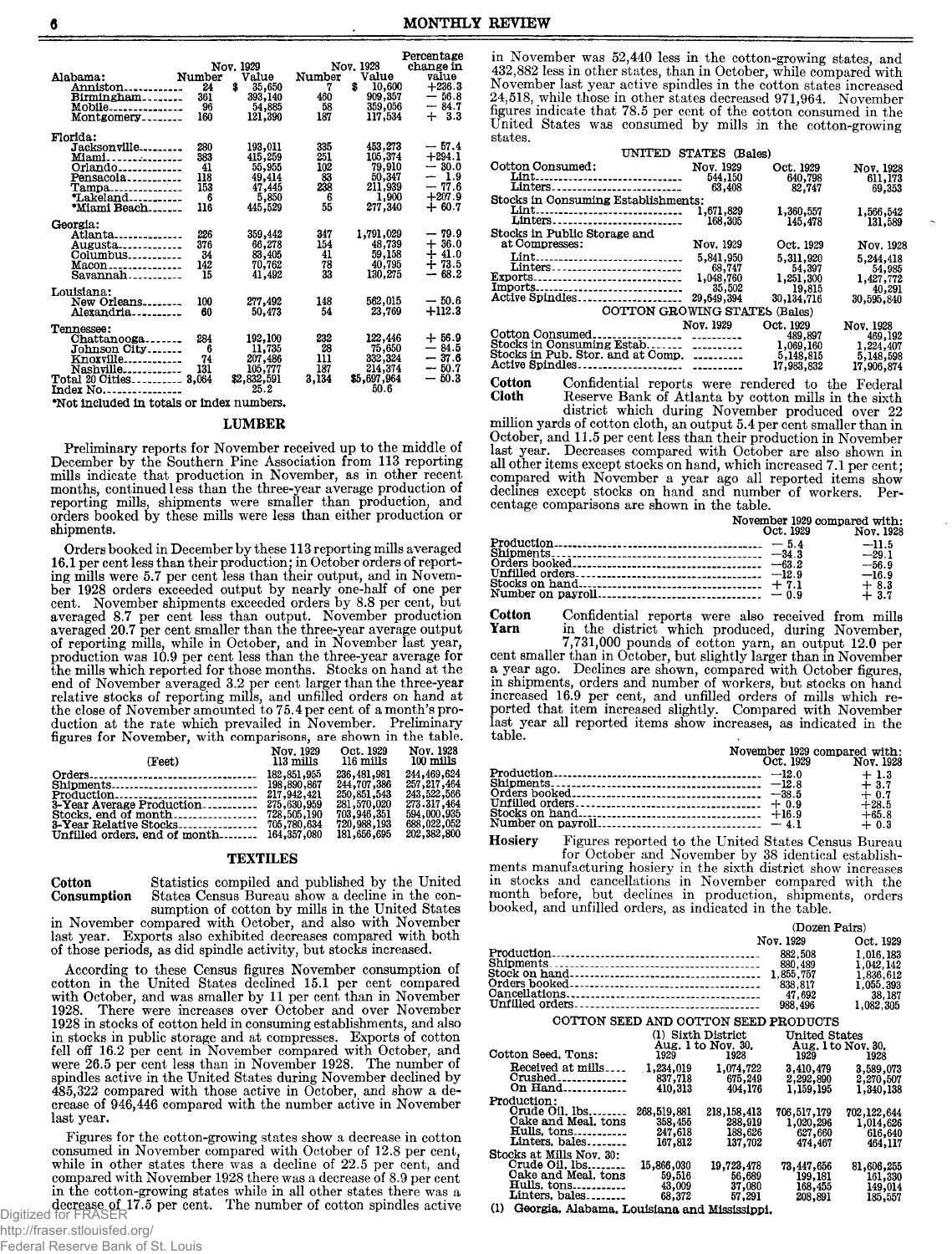#### **COAL**

According to statistics compiled and published by the United States Bureau of Mines there was a decline in the total production<br>of bituminous coal in the United States in November, compared with the preceding month and with the corresponding month last went the team and there was also a decrease in the daily average rate of<br>production compared with both of those months. Output in<br>Alabama averaged somewhat less than during November of last year but in Tennessee it was somewhat greater.

The total production of bituminous coal in the United States during November was estimated by the United States Bureau of<br>Mines at 45,677,000 tons, smaller by 10.8 per cent than the total of 51,235,000 ton in October, and 2.4 per cent less than the total<br>of 46,788,000 tons in November 1928. The daily average output in November was 1,842,000 tons, smaller by 3 per cent than in<br>October, and 4.3 per cent less than the daily average in November last year. November 11, Armistice Day, was observed as a partial holiday in the bituminous coal fields, and output in the week ending November 30 was curtailed by the observance of the Thanksgiving holiday. Weekly figures of production in Alabama show decreases in output compared with corresponding weeks of last year,<br>but output in Tennessee averaged greater than at the same time a year ago. Weekly figures with comparisons are shown in the table.

|                  |        | <b>United States</b> |      | Alabama | Tennessee |      |
|------------------|--------|----------------------|------|---------|-----------|------|
| Week Ending:     | 1929   | 1928                 | 1929 | 1928    | 1929      | 1928 |
| November $9$     | 11.081 | 10.546               | 322  | 347     | 120       | 108  |
| November 16      | 10.547 | 10.924               | 280  | 348     | 119       | 117  |
| November $23$    | 10.972 | 10.982               | 326  | 345     | 120       | 110  |
| November 30      | 9.993  | 9,906                | 336  | 337     | 116       | 122  |
| December $7 - 1$ | .679   | 11.211               |      |         |           |      |

#### **IRON**

Statistics compiled and published by the Iron Age indicate<br>that total production of pig iron in the United States declined<br>further in November to a level lower than for any month since Turner in November to a level lower than for any month since<br>September 1928. The decrease in the daily average output compared<br>with the month before was the largest which has occurred from one<br>month to the next since May 1 September, but was slightly less than at the same time a year ago.

Total production of pig iron in the United States during November amounted to 3,181,411 tons, smaller by 11.3 per cent than in October, 18.4 per cent less than the high peak shown in May, and 3.7 per cent less than in November a year ago. The daily average output in November was 106,047 tons, 8.4 per cent less than for October, and the smallest since September 1928. There was a decline of 26 in the number of furnaces active on December 1 compared with a month earlier and a decrease of 17 compared with the same date last year.

Figures for Alabama indicate that production of pig iron in that rigues for cent over October and was<br>state in November increased 4.1 per cent over October and was<br>25 per cent greater than the output in September, although 1.4<br>per cent smaller than in November 1928. The daily average ou put in November increased 7.6 per cent over October. The number of Alabama furnaces active on December 1 was the same as a month earlier, but smaller by 2 than a year ago. Press reports<br>early in December indicate that books of furnace interests were opened in November at \$14.00 to \$14.50 for first quarter iron in

competitive territories, and some orders are being received. Prices locally in the Birmingham district continue at \$14.50, but books<br>for first quarter business in the district had not been opened.

Production figures are shown in tabular form for convenience of comparison:

| <b>United States:</b><br>Index Number<br>Average per day (tons)<br>*Active furnaces                                         | <b>Nov. 1929</b><br>106.5<br>106,047<br>177 | Oct. 1929<br>3,588,118<br>120.1<br>115,745<br>203 | Nov. 1928<br>3,302,523<br>110.5<br>110,084<br>194 |
|-----------------------------------------------------------------------------------------------------------------------------|---------------------------------------------|---------------------------------------------------|---------------------------------------------------|
| Alabama:<br>$Production (tons) \dots \dots \dots \dots \dots$<br>Index Number<br>Average per day (tons)<br>*Active furnaces | 228.021<br>98.2<br>7,601<br>16              | 219,015<br>94.3<br>7,065                          | 231,366<br>99.6<br>7.712<br>18                    |

\*First of following month.

#### **NAVAL STORES**

Receipts of both turpentine and rosin at the three principal naval stores markets of the sixth district increased in November compared with both the preceding month and the corresponding<br>month a year ago. Stocks of both commodities increased over<br>those for October, and supplies of rosin were greater than a year ago, but stocks of turpentine were smaller than for November 1928.

November receipts of turpentine were 1.4 per cent larger than in November receipts of urpentium weiter i. Here can have the largest reported for that<br>cept for November of 1927 were the largest reported for that<br>month of any recent year. Receipts of rosin in November in-<br>creased 15.2 per or assessment of the term over observe, were the set of the set of the set of the set of the set of the set of the set of the set of the set of the set of the set of the set of the set of the set of the set of the set of t were smaller than at the same time of the two preceding seasons, but larger than for other recent years, while supplies of rosin were greater than at the same time of the past five seasons. Press reports indicate that during the last three weeks of November demand was slow and prices of both commodities declined somewhat, but early in December there was improvement in demand and price. In the table are shown receipts and stocks for November, with comparisons.

| Receipts-Turpentine:                              | <b>Nov. 1929</b> | Oct. 1929 | Nov. 1928 |
|---------------------------------------------------|------------------|-----------|-----------|
| Savannah                                          | 16.156           | 15.278    | 13,720    |
| Jacksonville                                      | 13.076           | 13,864    | 9,874     |
| Pensacola                                         | 4.581            | 4,214     | 4,656     |
| Total                                             | 33,813           | 33,356    | 28,160    |
| Receipts—Rosin:                                   |                  |           |           |
| Savannah.<br>--------------------------           | 65,655           | 54,156    | 54,633    |
| Jacksonville                                      | 56,319           | 52,007    | 46,137    |
| Pensacola.                                        | 17,290           | 14.723    | 16,398    |
| ---------------------------                       |                  |           |           |
| Total <sub>-----------------------------</sub> -  | 139,264          | 120.886   | 117.168   |
| Stocks—Turpentine:                                |                  |           |           |
| Savannah<br>---------------------------           | 13,283           | 14.640    | 21,937    |
| Jacksonville                                      | 27,398           | 25,366    | 34,737    |
| Pensacola <sub>----------------------------</sub> | 27,865           | 27,032    | 26,798    |
| Total                                             | 68,546           | 67,038    | 83,472    |
| <b>Stocks—Rosin:</b>                              |                  |           |           |
| Savannah.<br>-------------------------            | 131,282          | 140.521   | 113,585   |
| Jacksonville                                      | 112,170          | 91,396    | 105,012   |
| Pensacola                                         | 13,443           | 12,850    | 27.581    |
|                                                   |                  |           |           |
| Total.<br>-------------------------               | 256,895          | 244.767   | 246,178   |